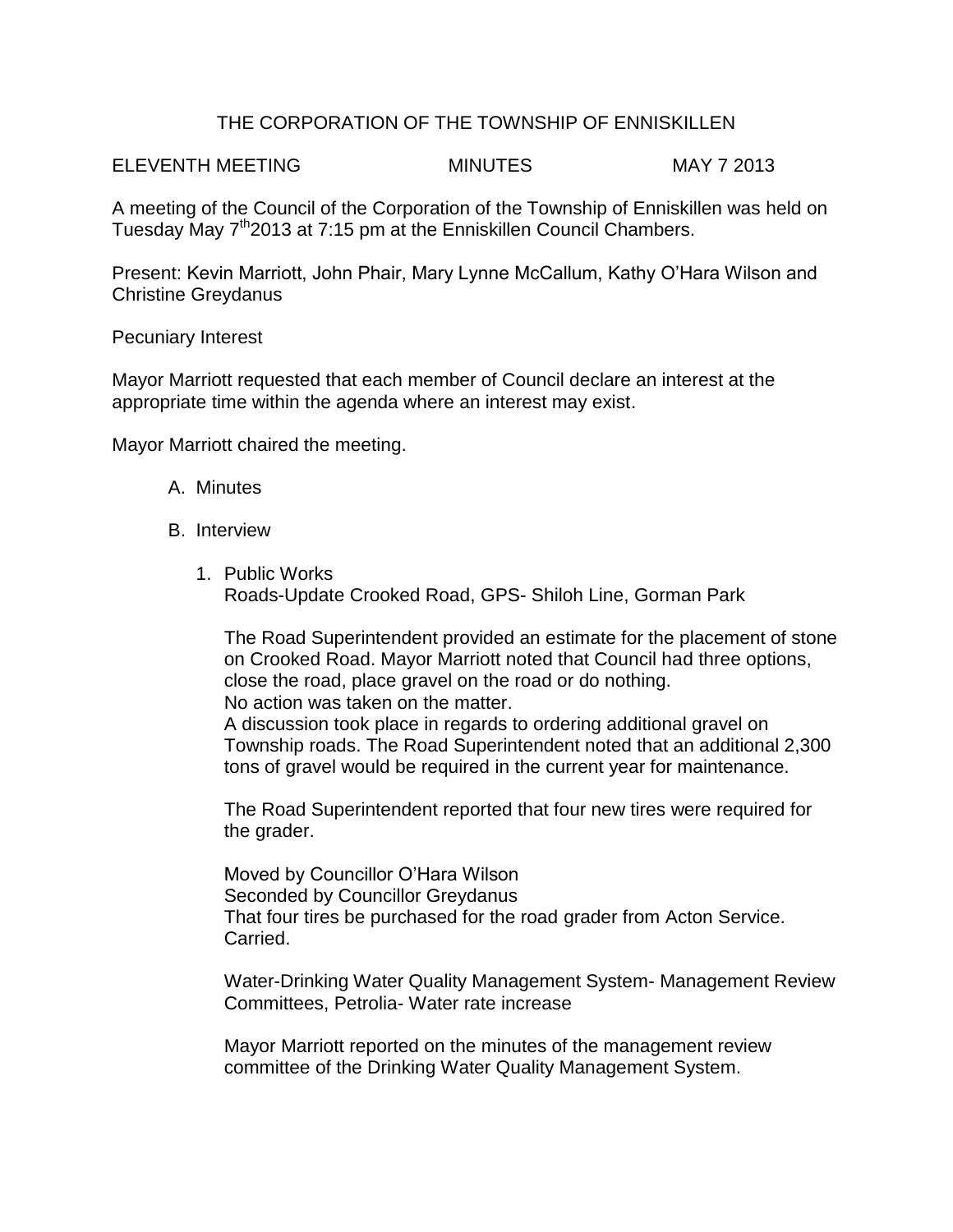Moved by Councillor Greydanus Seconded by Councillor McCallum That the minutes of the Drinking Water Quality Management System be received. Carried.

A. Court of Revision – Dawn Anderson Drain 7:30 pm

1. Correspondence Leila Loosemore

Moved by Councillor O'Hara Wilson Seconded by Councillor Greydanus That the meeting of the Court of Revision of the Dawn Anderson Drain be opened. Carried.

Bill Bilton was present to represent the Township of Dawn Euphemia at the Court of Revision.

Moved by Mary Lynne McCallum Seconded by Bill Bilton That John Phair be appointed Chair of the Court of Revision. Carried.

Present: Leila Loosemore

The letter from Mrs. Loosemore was read in which she requested that the culvert be removed from the report that provided access to her property. She noted that she had adequate access to her property from the side road. The Engineer reported that he had two methods available under the Drainage Act to remove the culvert from the report. The report could be referred back the engineer and a new report be prepared which would amend the report and schedule to remove the culvert. The second option would require that Council approve the drain report. After approval the Council could authorize the abandonment of the culvert on Mrs. Loosemore's property. A new schedule would be prepared which would accommodate the removal of the culvert. Mrs. Loosemore noted that she was satisfied with her current access points and did not want a culvert constructed accessing the bush lot.

No other person was present concerning the Dawn Anderson Drain.

Moved by Bill Bilton Seconded by Mary Lynne McCallum That the assessment schedule for the Dawn Anderson Drain be confirmed. Carried.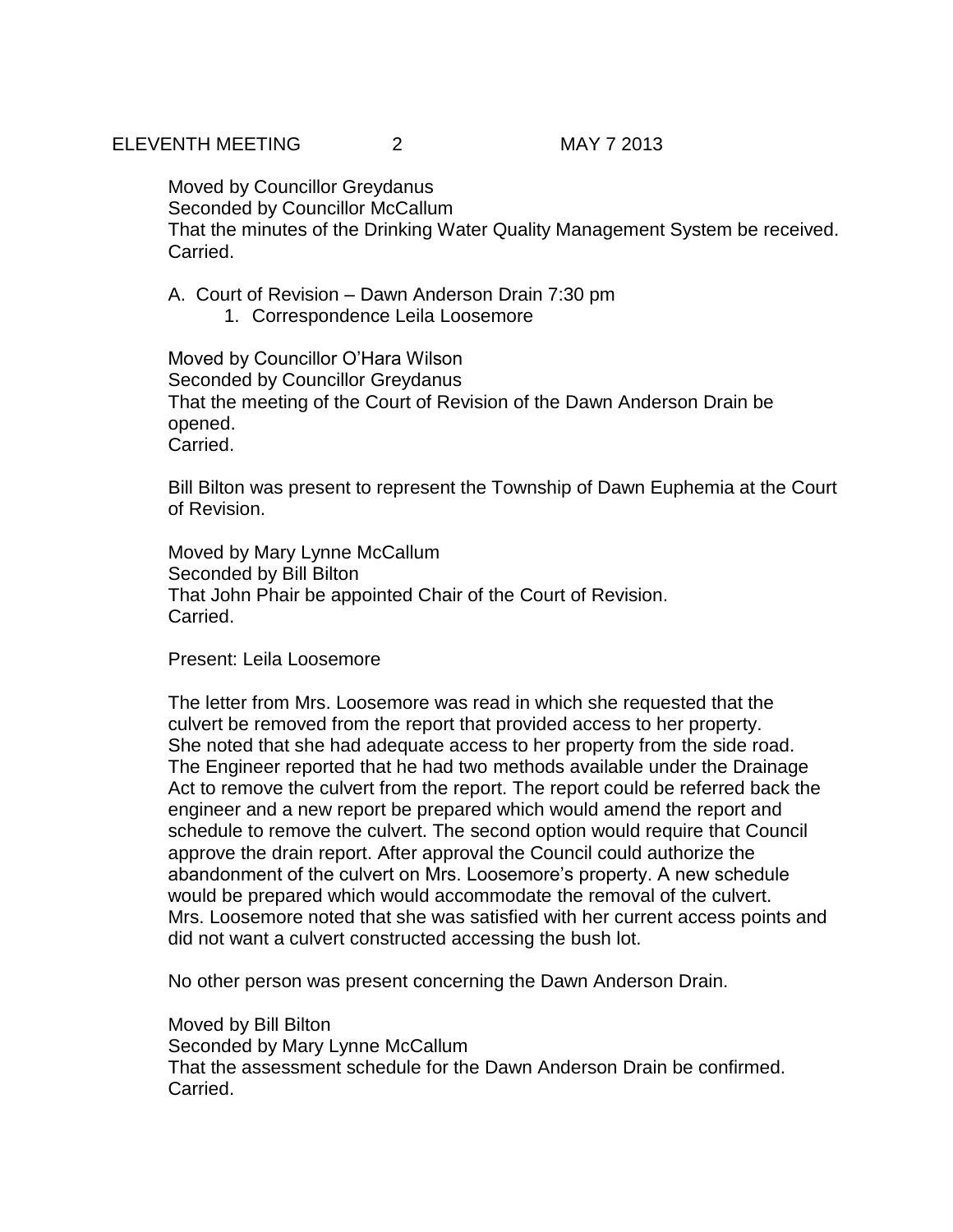ELEVENTH MEETING 3 MAY 8 2013

Moved by Mary Lynne McCallum Seconded by Bill Bilton That the meeting of the Court of Revision be adjourned. Carried.

Ray Dobbin reported that the new access culvert for Karen Bauer on the Richard's Drain had been installed.

Mr. Dobbin noted that Matt Carter's access culvert for the 27<sup>th</sup> Sideroad Drain would be installed in the next week.

- B. Correspondence for information
	- 1. National Wind Watch Wind Turbines have Reduced Property Values
	- 2. Federation of Canadian Municipalities communique April 19, 22, 24, 25, 29-13
	- 3. Ministry of Natural Resources- Sunday Hunting
	- 4. OMPF 2010 Final Reconciliation
	- 5. County of Lambton
		- a. Warden in China
		- b. Hadfield the Hawk Released
		- c. 2013 County Grant
		- d. China Trade Mission Update
		- e. Council Highlights May 1-13
	- 6. OGRA Ontario Announces Plan for New Infrastructure Fund
	- 7. AMO Pre Ontario Budget Submission
	- 8. Minister of Energy long term energy plan review
	- 9. Ministry of Finance OMPF payment #2
	- 10.Brampton- Hire A Veteran Program

Councillor Phair recommended that the Council be prepared to submit an application for the new infrastructure program proposed for the fall of 2013. The Road Superintendent was requested to prepare a list of projects.

Moved by Councillor Greydanus Seconded by Councillor O'Hara Wilson That correspondence items 1-5, 7-10 be received and filed. Carried.

- C. Correspondence requiring motions
	- 1. Resolution Loyalist Township- restore local development control of alternative energy projects.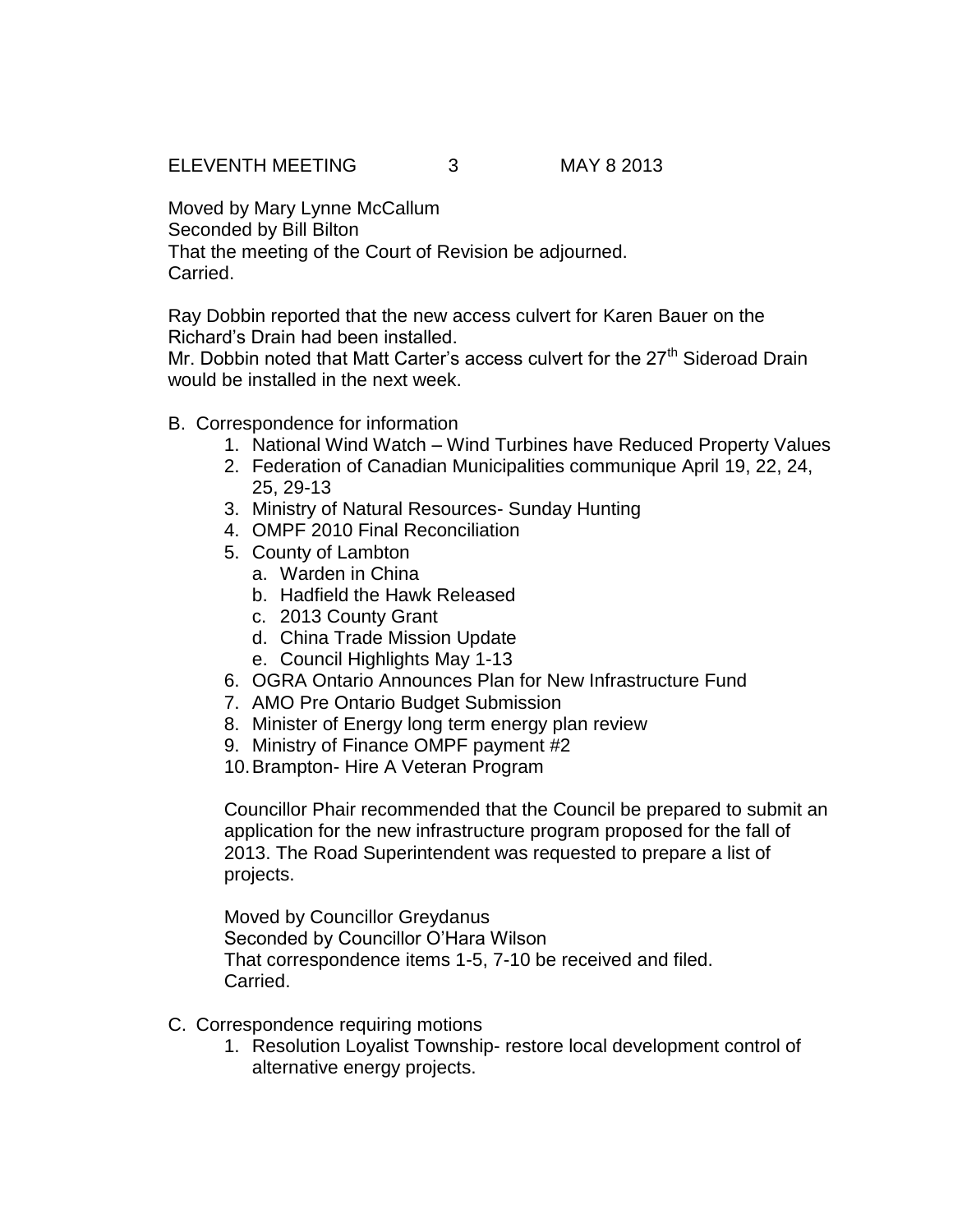Moved by Councillor Greydanus Seconded by Councillor McCallum That the resolution from the Loyalist Township be supported. Carried.

D. Accounts

Moved by Councillor O'Hara Wilson Seconded by Councillor McCallum That the accounts be paid as circulated: Cheque: 5834-5862: \$ 275,962.25 Cheque: 5863-5879: \$ 31,712.72 Carried.

- E. Bylaws
	- 1. Bylaw 41 of 2013 Confirmation Bylaw

Moved by Councillor Greydanus Seconded by Councillor Phair That first and second reading be given to Bylaw 41 of 2013 a confirmation Bylaw. Carried.

Moved by Councillor McCallum Seconded by Councillor O'Hara Wilson That third and final reading be given to Bylaw 41 of 2013. Carried.

- F. Other Business
	- 1. County Agreement to authorize enforcement of Building Code

A discussion took place in regards to a new agreement with the County of Lambton to provide building services. The agreement would replace one that had been in effect since 1978. The Clerk noted that additional discussions would take place with the County Clerk in regards to the indemnification provision of the agreement.

Once completed the agreement would be returned to Council for further review.

2. Public Works Application for Proposed Road Closure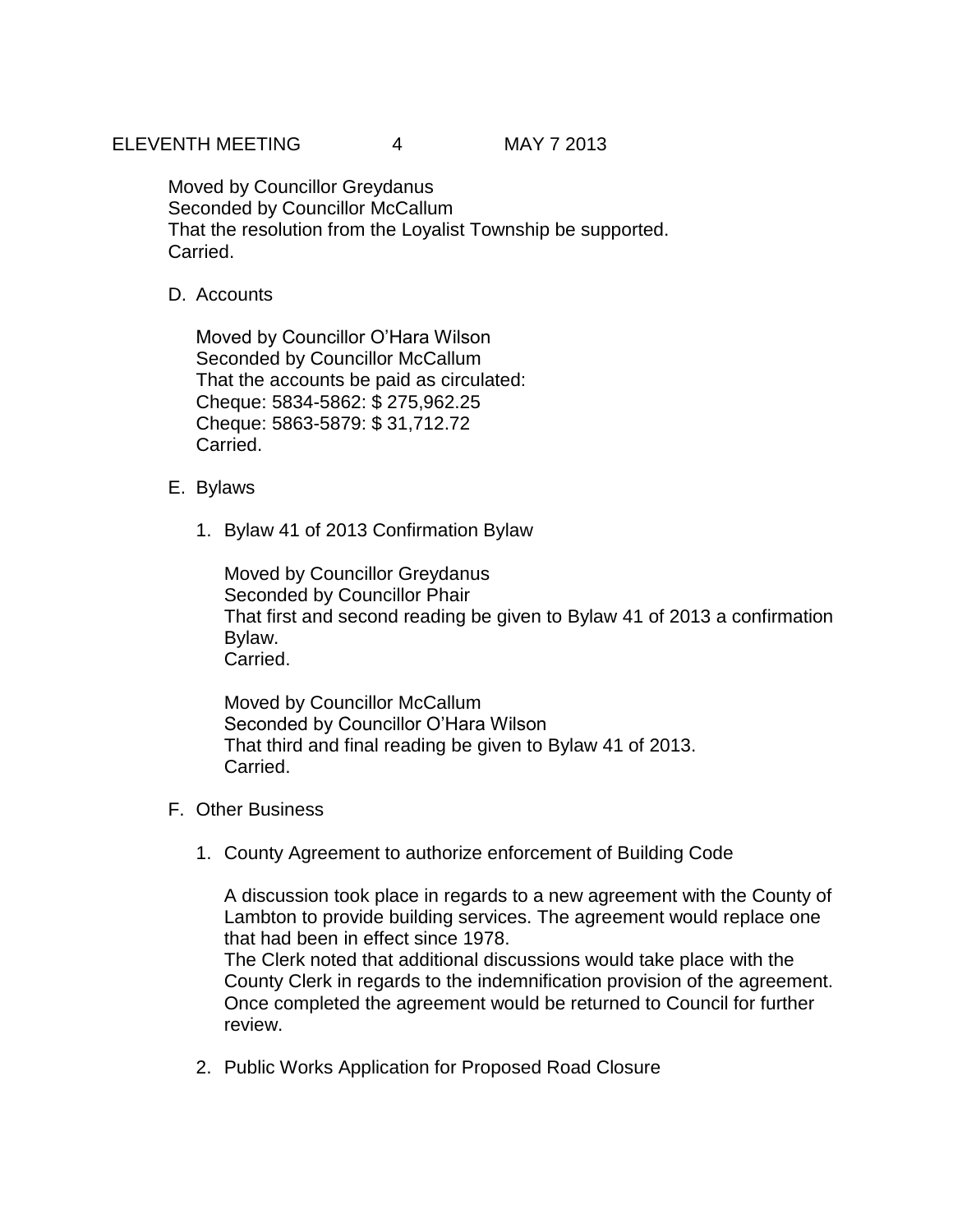An application was received from S & S Land Management and Canflow to close the unopened road allowance between Discovery Line and LaSalle Line. The Clerk reviewed the request noting that the unopened road allowance had been used by Canadian National for a rail line.

3. Dog Licensing – Kennel Inspection 2013.

The Clerk noted that the Mrs. Kyle would be inspecting dog kennels during the licensing process this spring.

4. Oil City Cemetery Bylaw-Revised

Councillor O'Hara Wilson reported on the changes made to the Cemetery bylaw schedules concerning the revenue to be deposited into the perpetual care fund.

Moved by Councillor O'Hara Wilson Seconded by Councillor Greydanus That first and second reading be given to Bylaw 42 of 2013 a Bylaw to amend the Cemetery Bylaw for the Oil City Cemetery. Carried.

Moved by Councillor Phair Seconded by Councillor McCallum That third and final reading be given to Bylaw 42 of 2013. Carried.

Councillor O'Hara Wilson noted that the scattering area sign had been ordered as well as the general notice sign for the Oil City Cemetery. Corner markers had been purchased for the scattering area in the cemetery and would be installed in the next week.

C. Lana Smith Community Health Sarnia Lambton Food Charter 8:00pm

Lana Smith and Simone Edginton were present from the Sarnia Lambton Food Coalition to discuss adoption of the Food Charter. Ms. Smith with the assistance of a slide presentation reviewed the history of the groups development of the food charter. She noted that the committee proposed to create a food strategy for the local area. She noted that there would not be a funding request for the project.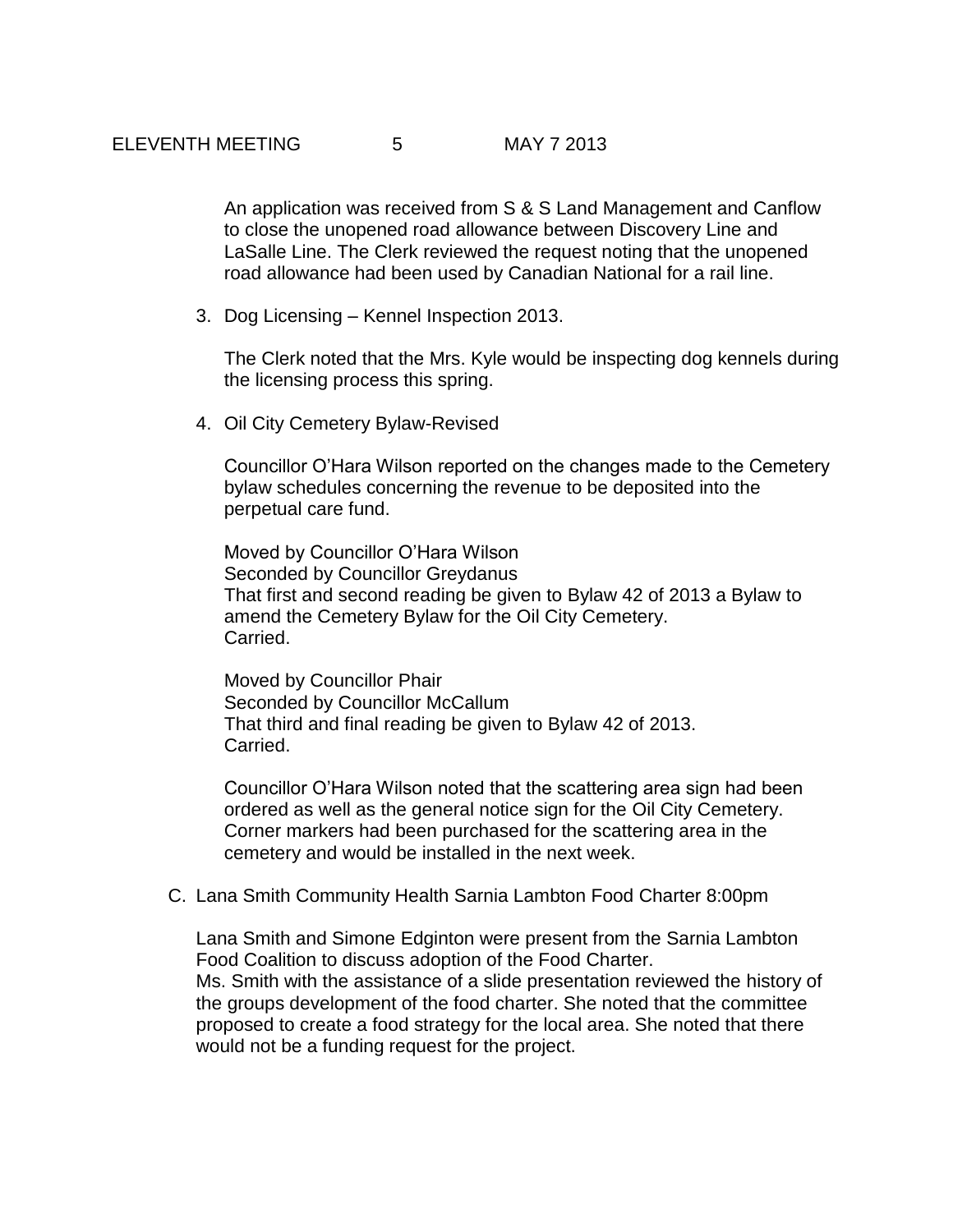Moved by Councillor Greydanus Seconded by Councillor McCallum That the Council of the Township of Enniskillen supports the Lambton Food Charter. Carried

Moved by Councillor O'Hara Wilson Seconded by Councillor Greydanus That the road closure request from S & S Land Management and Canflow be tabled until a review was made of environmental liabilities associated with the road closure. Carried.

5. David Larkin Community Health West Nile Larviciding

Moved by Councillor McCallum Seconded by Councillor O'Hara Wilson That the West Nile Larviciding be authorized in the Township of Enniskillen by Community Health in 2013. Carried.

Councillor O'Hara Wilson noted that a meeting with the residents of the Shiloh Center had been tentatively planned for May 21 2013. In light of the amount of meetings for that night the meeting should be changed to May 28 2013.

A request was received from the Lambton Farm Safety Association for a grant of \$200. It was noted that the grant amount was in the budget for the current year.

6. 2013 Budget

The Clerk reported that some modifications had been made to the expenses and revenues due to an adding error in one of the budget spread sheets. A discussion took place of the changes that had been made to the budget items. The 2013 levy had not been changed from prior discussions.

No additional funds had been provided for the Town of Petrolia for Hillsdale Cemetery.

A request was received from the Sarnia Lambton Children's Aid Society for a grant to support the Holiday Gift Program.